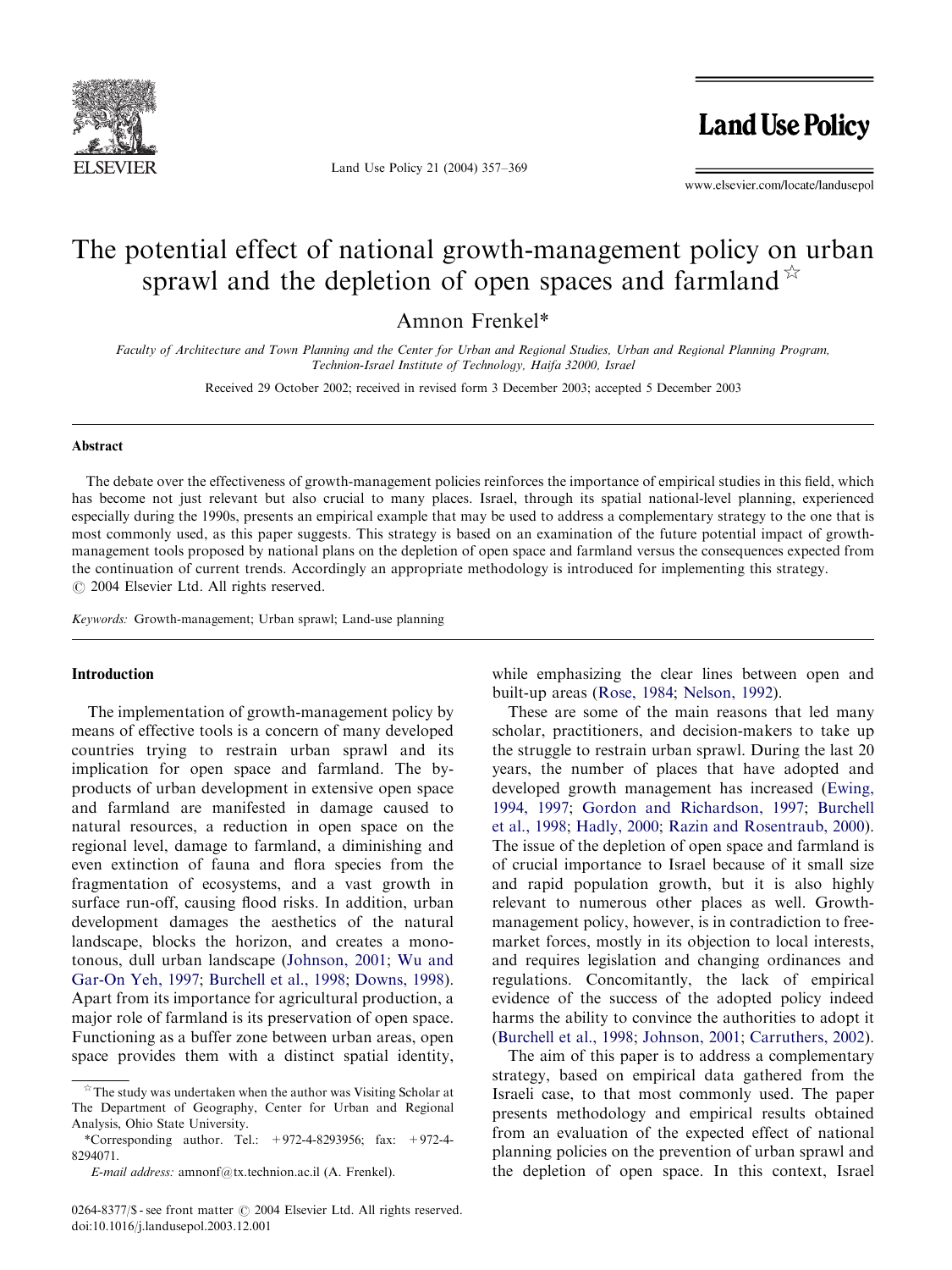provides an appropriate case through its spatial national-level planning, which actually took place during the 1990s. This evaluation is highly recommended for places that are considering adopting a growth-management policy. For them a quasi-experimental analysis of different scenarios that may occur in the future is of utmost importance in the evaluation process of the proposed policy under consideration.

#### Background

The concern over unrestrained suburbs has forced many cities and states in Europe and North America to legislate ''smart growth'' policies. By changing the spatial morphology of urban growth, they have in practice adopted growth-management tools in order to prevent the continuation of urban sprawl ([DLCD, 1992](#page--1-0); [Weitz and Moore, 1998;](#page--1-0) [Nelson, 1999;](#page--1-0) [Torrens and](#page--1-0) [Alberti, 2000;](#page--1-0) [Johnson, 2001\)](#page--1-0). During the 1980s and 1990s, growth-management tools derived from the compact city and new urbanism perceptions were developed and implemented extensively [\(Fulton, 1996](#page--1-0); [Jenks et al., 1996](#page--1-0)). The new approach promoted the preservation of open spaces by focusing on compact, mixed use, and clustered development. Concomitantly, evidence of the effectiveness of the tools in preventing sprawl started to appear in the literature [\(DLCD, 1992](#page--1-0); [Nelson and Moore, 1996;](#page--1-0) [Nelson, 1999;](#page--1-0) [Pendall, 1999](#page--1-0); [Carruthers, 2002](#page--1-0)). Nonetheless, it is still difficult to say that growth-management policy succeeds in preventing urban sprawl or in achieving sustainability [\(Fulton,](#page--1-0) [1996;](#page--1-0) [Dieleman et al., 1999](#page--1-0); [Williams, 2000](#page--1-0); [Kline, 2000](#page--1-0); [Bontje, 2001\)](#page--1-0). A trenchant debate prevails among scholars over the efficiency of growth management and its operational ability to restrain sprawl.

Many of the tools developed were designated to reduce the conversion of open space and farmland into urban land uses. The importance of protecting farmland increases as population grows and is not, however, restricted to food production. Farmland provides open space for urban residents; allows for the absorption of rainwater, thus improving the water balance of the region; and offers protection against flooding. Furthermore, vegetation helps in the treatment of air pollution and excess carbon dioxide by converting the latter into oxygen ([Coughlin and Keene, 1981;](#page--1-0) [Nelson, 1992](#page--1-0); [DeGrove, 1995\)](#page--1-0). Concomitantly, the sprawl of developed areas onto farmland creates undesirable effects on the quality of this land. The penetration of urban population into rural areas located close to cities creates expectations of value increase for the farmland designated for development uses and a decrease of its agricultural value [\(Sinclair, 1967;](#page--1-0) [Rosser, 1978](#page--1-0); [Nelson,](#page--1-0) [1986\)](#page--1-0).

Among the physical tools that were developed in order to restrain the conversion of farmland, perhaps the most potentially effective device is exclusive agriculture zoning, which Oregon and Hawaii apply through statewide control ([Coughlin, 1991\)](#page--1-0). [Alterman \(1997\)](#page--1-0) found that the most common tool across the US was the nonexclusive zone which is much more flexible than agricultural zoning. Zoning may also include physical restrictions in dictating the land-use pattern in order to protect agricultural land [\(Hadly, 2000](#page--1-0)). The idea of green belts, adopted mostly in Britain, though also found in other countries, is another popular means of setting limits to city expansion ([Longley, et al., 1992](#page--1-0); [Alterman, 1997\)](#page--1-0).

Another group of tools regarded as a means of targeting development and implemented in the US under the growth-management framework are the *urban* growth boundaries (UGB), which are widespread at the city level [\(Anderson, 1999](#page--1-0); [Burby, et al., 2001](#page--1-0)) and have been adopted widely as a planning instrument ([Schiff](#page--1-0)[man, 1999a\)](#page--1-0) within a metropolitan or regional physical plan; e.g., in Oregon and Minneapolis in the US, Melbourne in Australia, Santiago in Chile, and recently also in Israel ([Nelson and Moore, 1993](#page--1-0); [Asif and Shachar, 1999](#page--1-0); [Melbourne 2030, 2002](#page--1-0); [Pendall et al., 2002](#page--1-0); [Wassmer, 2002](#page--1-0)). Annexation is still another means of protecting agricultural land, by preventing open-space annexation to the city ([Alterman,](#page--1-0) [1997\)](#page--1-0). Transfer of development rights (TDR) could be a well-targeted tool. It is based on the separation of the development rights of land from its ownership, thus enabling the transfer of these rights from the place where development is undesirable to other, more preferable and suitable places [\(Juergensmeyer, 1984-85](#page--1-0); [Anderson, 1999;](#page--1-0) [English and Hoffman, 2001\)](#page--1-0). Infrastructure concurrency requirements are recognized mostly in the progressive legislation adopted by Florida; it enables the local authority to determine the location and the timing of development in accordance with the timing of infrastructure development [\(DeGrove](#page--1-0) [et al., 1992](#page--1-0)).

Some of the tools gathered from adequate public facilities ordinances basically support the justification of transferring the financial burden of public services to the new initiatives. According to [Pendall \(1999\),](#page--1-0) this type of ordinance constitutes one of the most effective tools in restraining urban sprawl. Other forms of intervention have developed from this concept, among which are the following: *conservation easements* voluntarily transferring development rights to unprofitable organization or funds in exchange for gaining tax rebates and easements; purchase of development rights (PDR), another kind of conservation easement. In this latter case, landowners sell their rights to develop land to the municipality for a limit number of years [\(English and Hoffman, 2001](#page--1-0); [Hadly, 2000](#page--1-0)).